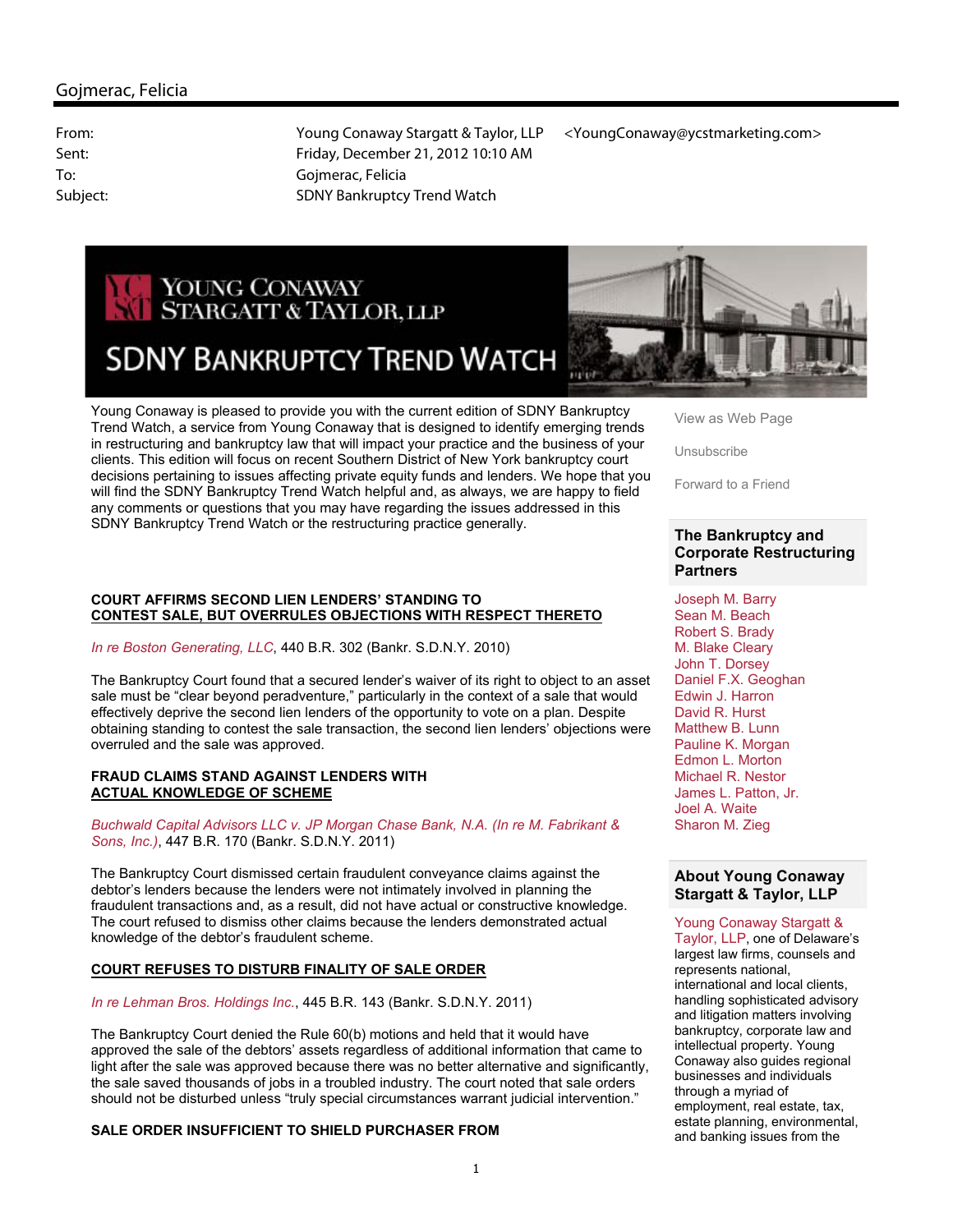# **SUCCESSOR LIABILITY TO UNIDENTIFIED FUTURE CREDITORS**

*Morgan Olson, LLC v. Frederico (In re Grumman Olson Indus.)*, 445 B.R. 243 (Bankr. S.D.N.Y. 2011)

The Bankruptcy Court held that the purchaser of a debtor's assets was not exonerated from potential successor liability for injuries caused by any product sold prior to the sale, despite language in the sale order to the contrary, and left the resolution of whether the purchaser was actually liable as a successor to the debtor to the state court.

## **COURT STYMIES CREDITOR'S PURSUIT OF EQUITABLE SUBORDINATION CLAIMS**

*Lyme Regis Partners, LLC v. Icahn (In re Blockbuster Inc.)*, Ch. 11 Case No. 10-14997, Adv. Proc. No. 10-05524, 2011 Bankr. LEXIS 1025 (Bankr. S.D.N.Y. Mar. 17, 2011)

The Bankruptcy Court held that an individual creditor can only pursue an equitable subordination claim if it suffers a "particularized injury," defined as an "injury significantly different from the injuries to creditors in general."

## **COURT HOLDS § 546(e) SAFE-HARBOR PROVISION DOES NOT APPLY TO PRIVATE LBOs**

*Geltzer v. Mooney (In re Macmenamin's Grill Ltd.)*, 450 B.R. 414 (Bankr. S.D.N.Y. 2011)

The Bankruptcy Court held that § 546(e)'s safe harbor provision did not apply to a private leveraged buyout; concluding that § 546(e) was inapplicable because of the small size of the transactions involved, the lack of any evidence that the parties were acting as participants in a securities market, and because avoiding the transfers would not threaten the functioning of any securities market.

## **PARENT OWES FIDUCIARY DUTY TO SUBSIDIARY WITH MINORITY SHAREHOLDERS**

*Tronox Inc. v. Anadarko Petroleum Corp. (In re Tronox Inc.)*, 450 B.R. 432 (Bankr. S.D.N.Y. 2011)

The Bankruptcy Court found that, as the parent of a subsidiary with minority shareholders and the parent of an insolvent subsidiary, the debtor's former parent owed fiduciary duties to the debtor. In addition, the court found that the parent may have owed fiduciary duties to the debtor as a promoter due to certain actions taken by the former parent related to the debtor's IPO.

## **LENDER WITHOUT ACTUAL OR CONSTRUCTIVE KNOWLEDGE OF FRAUDULENT SCHEME OF DEBTOR NOT LIABLE**

*Gowan v. Wachovia Bank, N.A. (In re Dreier LLP)*, 453 B.R. 499 (Bankr. S.D.N.Y. 2011)

The Bankruptcy Court found that a supermajority of the lender's liens and obligations were not subject to avoidance because the lender had no actual or constructive knowledge of the debtor's scheme. However, with respect to one \$9 million loan, the court concluded that the trustee's allegations could support an inference that the lender had knowledge of the debtor's fraudulent scheme because the lender deposited the proceeds into an account that did not belong to the debtor.

# **COURT UPHOLDS LIEN ON ECONOMIC VALUE OF FCC LICENSES**

*Sprint Nextel Corp. v. U.S. Bank Nat'l Ass'n (In re Terrestar Networks, Inc.)*, 457 B.R. 254 (Bankr. S.D.N.Y. 2011)

The Bankruptcy Court recognized the distinction between a private right to grant liens on the economic value of an FCC license and the public right to regulate the license itself, and held that the noteholders' lien on the economic value of the licenses was valid.

## **EXPRESS RESERVATION OF BANKRUPTCY COURT JURISDICTION DOES NOT ENSURE BANKRUPTCY COURT CONSIDERATION**

firm's offices in downtown Wilmington, Delaware. Through its office in New York City, Young Conaway offers its law firm and other referral sources conflicts counsel, special counsel and other restructuring and commercial litigation representation in the New York area and the Southern District of New York.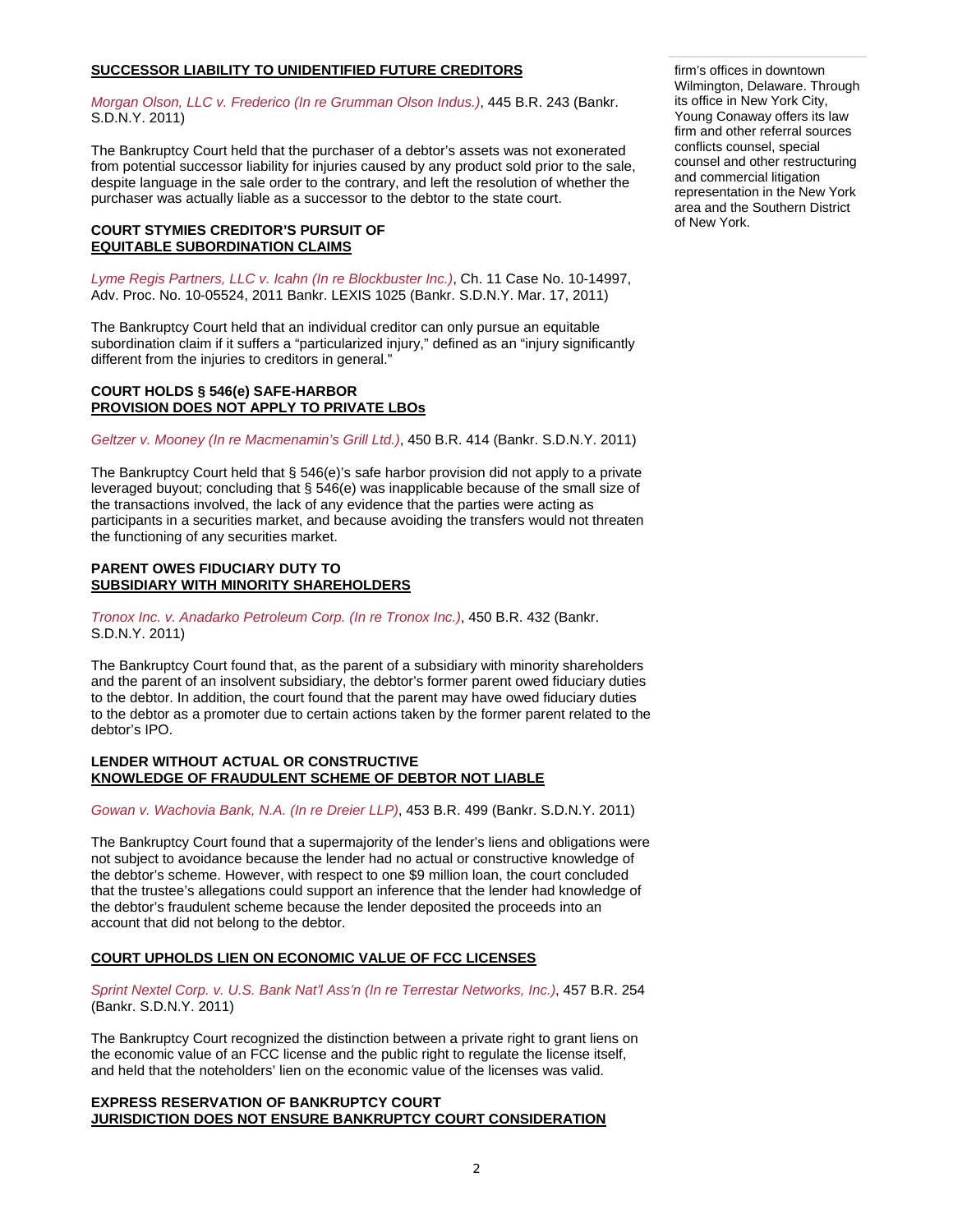#### *In re Motors Liquidation Company*, 457 B.R. 276 (Bankr. S.D.N.Y. 2011)

The Bankruptcy Court abstained from deciding the dispute between a union and a purchaser of the debtors' assets because: (1) the controversy would not affect the debtors' chapter 11 cases; (2) the bankruptcy judge did not possess any particular knowledge warranting exercise of exclusive jurisdiction; and (3) the federal district court could decide the controversy at least as well as the bankruptcy court.

## **COURT AFFIRMS ABILITY OF BUYER TO PURCHASE CAUSES OF ACTION AGAINST DEBTORS' OFFICERS/DIRECTORS/AGENTS**

*In re Grubb & Ellis Co.*, Ch. 11 Case No. 12-10685, 2012 Bankr. LEXIS 1279 (Bankr. S.D.N.Y. Mar. 27, 2012)

The Bankruptcy Court held that inclusion of the debtors' causes of action in a stalking horse bid was proper because the causes of action were an "integral part" of the stalking horse bidder's offer and the deal was structured in a way that allowed the debtors and the stalking horse bidder to share any proceeds from the causes of action.

## **COURT DISMISSES CERTAIN CLAIMS AGAINST OFFICERS AND DIRECTORS BECAUSE CAUSATION COULD NOT BE ESTABLISHED DUE TO INTERVENING FRAUD**

*Fox v. Koplik (In re Perry H. Koplik & Sons, Inc.)*, Ch. 11 Case No. 02-B-40648, Adv. Pro. 04-02490, 2012 Bankr. LEXIS 1649 (Bankr. S.D.N.Y. Mar. 30, 2012)

After a trial was held, the Bankruptcy Court ruled that the debtor's officers and directors were not liable for breaches of the duties of care stemming from loans made to the debtor's customer because, while the officers' and directors' conduct was "outrageous" and they clearly failed to act with due care, causation could not be established because the customer's financial statements were fraudulent. Thus, the trustee failed to establish that the directors' and officers' lack of care caused the losses resulting from the loans made to the customer.

The court did find the directors and officers liable for violations of their duties of care relating to trade insurance and knowing violations of the debtor's revolver, as well as violations of duties of care and loyalty for forgiveness of loans against the directors and officers.

## **DISTRICT COURT ENFORCES § 546(e) EXEMPTION**

*Official Comm. of Unsecured Creditors of Quebecor World (USA) Inc. v. Am. United Life Ins. Co. (In re Quebecor World (USA) Inc.)*, No. 11 Civ. 7530 (JMF), 2012 U.S. Dist. LEXIS 141141 (S.D.N.Y. Sept. 28, 2012)

The district court affirmed the bankruptcy court's holding with respect to a payment by a debtor to purchase notes issued by an affiliate, finding that the noteholders were shielded from liability pursuant to § 546(e) of the Bankruptcy Code because the payment represented a "settlement payment" and a "transfer in connection with a securities contract." The creditors' committee argued that the payment did not qualify as a settlement payment for the purposes of § 546(e) because a formal settlement process was not used and the financial institution involved in the transaction was merely an "intermediary or conduit." However, the district court rejected these arguments, finding that nothing in § 546(e) requires the use of a formal settlement system or that financial institutions have a beneficial interest in the transferred funds. According to the district court, a settlement payment is simply a transfer of cash to a financial institution made to complete a securities transaction, and the debtor's payment fell squarely within this definition. Moreover, the district court concluded that the transaction at issue was made in connection with a securities contract, which is defined as a contract for the purchase, sale or loan of a security. Although the debtor initially structured the transaction as redemption, it ultimately decided to restructure the deal as a purchase of the notes.

## **COURT RULES THAT THE "FAIR MARKET" METHOD MUST BE USED TO VALUE ASSETS SOLD IN DEBTORS' BANKRUPTCY**

*In re Motors Liquidation Co.*, Ch. 11 Case No. 09-50026 (Bankr. S.D.N.Y. Oct. 16, 2012).